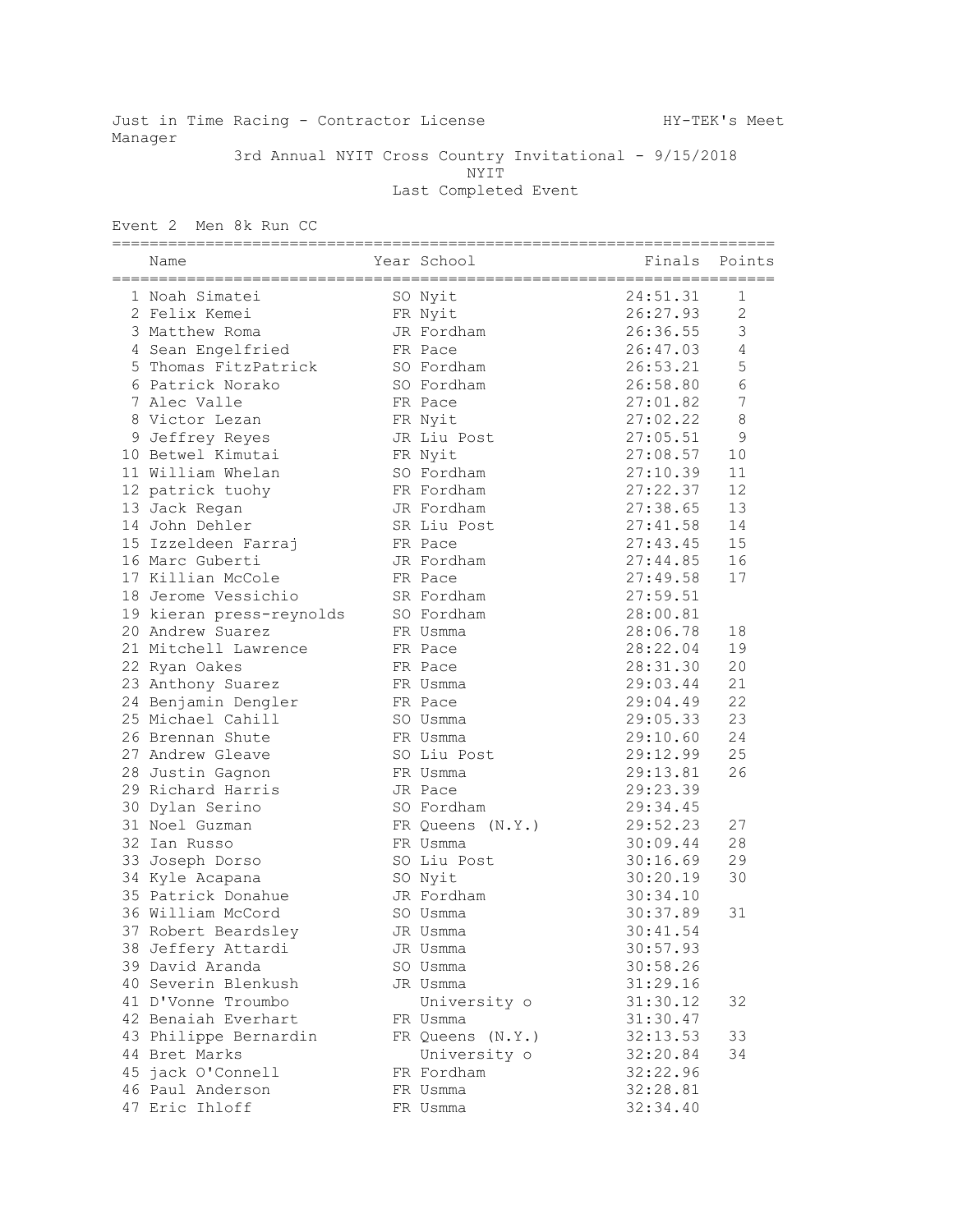|           | 48 Vincent Nowak           | FR Usmma    |                  |    |    |    | 33:01.57 |      |      |      |
|-----------|----------------------------|-------------|------------------|----|----|----|----------|------|------|------|
|           | 49 Javier Lopez            | FR Nyit     |                  |    |    |    | 33:13.26 | 35   |      |      |
|           | 50 Jose Osario             |             | SR Queens (N.Y.) |    |    |    | 33:22.67 | 36   |      |      |
|           | 51 Anthony Lund            | SO Usmma    |                  |    |    |    | 34:23.43 |      |      |      |
|           | 52 Robert Chiu             |             | SR Old Westbury  |    |    |    | 37:11.59 | 37   |      |      |
|           | 53 Joshua Cruz             |             | Old Westbury     |    |    |    | 38:28.30 | 38   |      |      |
|           | 54 Dashaun Ellerbe         |             | Old Westbury     |    |    |    | 38:33.35 | 39   |      |      |
|           | 55 Darius Brown            |             | University o     |    |    |    | 38:37.39 | 40   |      |      |
|           | 56 Nicolas Labiento        |             | FR Old Westbury  |    |    |    | 38:44.87 | 41   |      |      |
|           | 57 Justin Ortega           | JR Liu Post |                  |    |    |    | 38:47.35 | 42   |      |      |
|           | 58 Klavio Meca             |             | University o     |    |    |    | 39:02.48 | 43   |      |      |
|           | 59 Gabriel Mendez          |             | FR Queens (N.Y.) |    |    |    | 39:14.93 | 44   |      |      |
|           | 60 Yasin Lawernce          |             | University o     |    |    |    | 39:59.60 | 45   |      |      |
|           | 61 Travis Robinson-Morgan  |             | University o     |    |    |    | 40:00.48 | 46   |      |      |
|           | 62 Dominic Williams        |             | University o     |    |    |    | 40:01.51 | 47   |      |      |
|           | 63 William Figuroa         |             | University o     |    |    |    | 41:38.81 |      |      |      |
|           | 64 Ryan Woody              |             | FR Queens (N.Y.) |    |    |    | 42:19.76 | 48   |      |      |
|           | 65 Joseph Boomer           |             | FR Old Westbury  |    |    |    | 42:55.44 | 49   |      |      |
|           |                            |             |                  |    |    |    |          |      |      |      |
|           |                            |             | Team Scores      |    |    |    |          |      |      |      |
|           |                            |             |                  |    |    |    |          |      |      |      |
| $====$    |                            |             |                  |    |    |    |          |      |      |      |
|           | Rank Team                  | Total       | 1                | 2  | 3  | 4  | 5        | $*6$ | $*7$ | $*8$ |
| $*9$      |                            |             |                  |    |    |    |          |      |      |      |
|           |                            |             |                  |    |    |    |          |      |      |      |
| $== == =$ |                            |             |                  |    |    |    |          |      |      |      |
|           | 1 Fordham                  | 37          | 3                | 5  | 6  | 11 | 12       | 13   | 16   |      |
|           | Total Time:<br>2:15:01.32  |             |                  |    |    |    |          |      |      |      |
|           | 27:00.27<br>Average:       |             |                  |    |    |    |          |      |      |      |
|           | 2 Nyit                     | 51          | 1                | 2  | 8  | 10 | 30       | 35   |      |      |
|           | Total Time:<br>2:15:50.22  |             |                  |    |    |    |          |      |      |      |
|           | 27:10.05<br>Average:       |             |                  |    |    |    |          |      |      |      |
|           | 3 Pace                     | 62          | 4                | 7  | 15 | 17 | 19       | 20   | 22   |      |
|           | Total Time:<br>2:17:43.92  |             |                  |    |    |    |          |      |      |      |
|           | 27:32.79<br>Average:       |             |                  |    |    |    |          |      |      |      |
|           | 4 Usmma                    | 112         | 18               | 21 | 23 | 24 | 26       | 28   | 31   |      |
|           | Total Time:<br>2:24:39.96  |             |                  |    |    |    |          |      |      |      |
|           | 28:56.00<br>Average:       |             |                  |    |    |    |          |      |      |      |
|           | 5 Liu Post                 | 119         | 9                | 14 | 25 | 29 | 42       |      |      |      |
|           | Total Time: 2:33:04.12     |             |                  |    |    |    |          |      |      |      |
|           | 30:36.83<br>Average:       |             |                  |    |    |    |          |      |      |      |
|           | 6 Queens (N.Y.)            | 188         | 27               | 33 | 36 | 44 | 48       |      |      |      |
|           | Total Time:<br>2:57:03.12  |             |                  |    |    |    |          |      |      |      |
|           | 35:24.63<br>Average:       |             |                  |    |    |    |          |      |      |      |
|           | 7 University of Bridgeport | 194         | 32               | 34 | 40 | 43 | 45       | 46   | 47   |      |
|           | Total Time:<br>3:01:30.43  |             |                  |    |    |    |          |      |      |      |
|           | 36:18.09<br>Average:       |             |                  |    |    |    |          |      |      |      |
|           | 8 Old Westbury             | 204         | 37               | 38 | 39 | 41 | 49       |      |      |      |
|           | Total Time:<br>3:15:53.55  |             |                  |    |    |    |          |      |      |      |
|           | 39:10.71<br>Average:       |             |                  |    |    |    |          |      |      |      |
|           |                            |             |                  |    |    |    |          |      |      |      |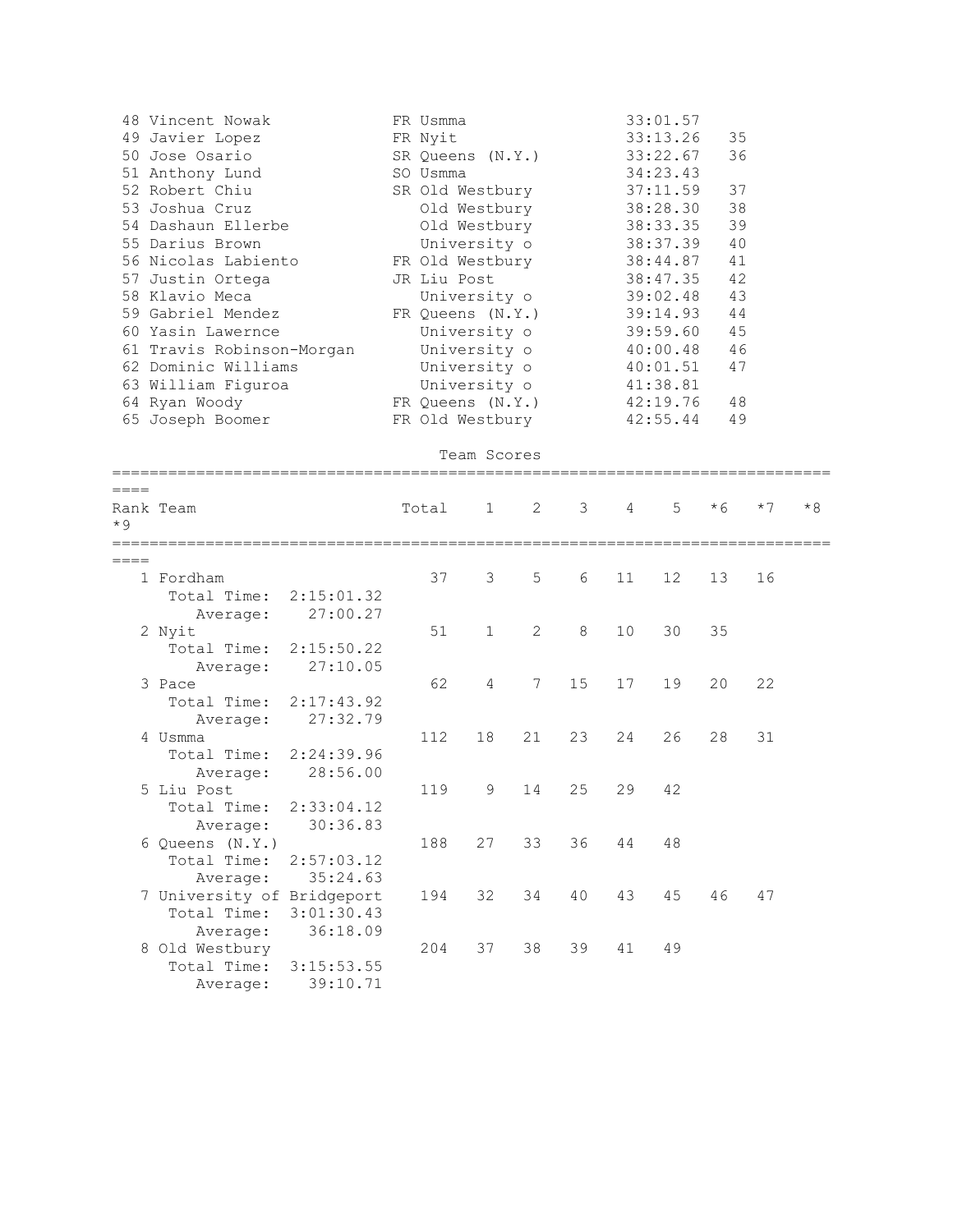Just in Time Racing - Contractor License Manuel HY-TEK's Meet Manager

 3rd Annual NYIT Cross Country Invitational - 9/15/2018 NYIT Last Completed Event

Event 1 Women 5k Run CC

| Name                       | Year School     | Finals   | Points         |
|----------------------------|-----------------|----------|----------------|
| 1 Bridget Alex             | FR Fordham      | 18:05.98 | 1              |
| 2 Stephanie Gerland        | JR St. John's   | 18:10.20 | $\mathbf{2}$   |
| 3 Blake Elwood             | SR Fordham      | 18:28.65 | $\mathfrak{Z}$ |
| 4 Kelsey Coppinger         | SR Fordham      | 18:45.14 | $\overline{4}$ |
| 5 Therese Gallagher        | JR St. John's   | 18:52.77 | 5              |
| 6 Jacqueline Gallagher     | JR St. John's   | 19:08.54 | $6\,$          |
| 7 Margaret McKeever        | FR Liu Post     | 19:30.41 | $\overline{7}$ |
| 8 Irene Chepleting         | JR Nyit         | 19:39.58 | 8              |
| 9 Shannon Page             | SR St. John's   | 19:44.12 | 9              |
| 10 Maeve O'Connor          | SO Fordham      | 19:45.62 | 10             |
| 11 Nicole McCarthy         | SR St. John's   | 19:55.17 | 11             |
| 12 Monicah Cheruiyot       | SO Nyit         | 20:01.10 | 12             |
| 13 Anita Mikowski          | FR Liu Post     | 20:05.98 | 13             |
| 14 Bridget White           | SO Fordham      | 20:18.32 | 14             |
| 15 Nicolette Agostinacchio | JR Liu Post     | 20:44.47 | 15             |
| 16 Heaven Swan             | FR Pace         | 20:48.87 | 16             |
| 17 Rachael Daniels         | FR Pace         | 20:54.79 | 17             |
| 18 Kieran Hanrahan         | SR Fordham      | 20:59.41 | 18             |
| 19 Jessica Walker-Corbett  | SO Fordham      | 21:09.44 | 19             |
| 20 Kathryn Elnick          | SR Liu Post     | 21:10.58 | 20             |
| 21 Mercy Jepchumba         | SO Nyit         | 21:21.63 | 21             |
| 22 Kaitie Schillaci        | SR Liu Post     | 21:38.31 | 22             |
| 23 Alyssa DeGuzman         | JR Usmma        | 21:42.78 | 23             |
| 24 Jessica Uben            | FR Pace         | 21:43.32 | 24             |
| 25 Madison Dubose          | FR Liu Post     | 22:38.73 | 25             |
| 26 Camryn Podgorski        | JR Pace         | 22:44.91 | 26             |
| 27 Crystal Raines          | FR Pace         | 22:55.16 | 27             |
| 28 Monica Keeley           | SR Usmma        | 23:12.61 | 28             |
| 29 Alexandria Okon         | JR Liu Post     | 23:31.83 | 29             |
| 30 Julia Presta            | JR Pace         | 23:35.79 | 30             |
| 31 Samantha Reinebold      | JR Usmma        | 23:55.84 | 31             |
| 32 Tara Donahue            | FR Nyit         | 24:21.81 | 32             |
| 33 Stephanie Kanellopoulos | FR Nyit         | 24:55.23 | 33             |
| 34 Ashley De La Cruz       | FR Pace         | 25:18.64 | 34             |
| 35 Alexa Lumpkin           | FR Usmma        | 25:22.54 | 35             |
| 36 Andrea Terranova        | SR University o | 25:42.58 | 36             |
| 37 Melissa Greaves         | JR St. John's   | 25:43.13 | 37             |
| 38 Christina Jeroloman     | JR Pace         | 26:05.28 |                |
| 39 Dakota Morrow           | SO Usmma        | 26:08.91 | 38             |
| 40 Shea Cody               | JR Pace         | 26:18.39 |                |
| 41 Carina Mitchell         | JR University o | 26:20.62 | 39             |
| 42 Jennifer Lobody         | SR Old Westbury | 27:06.82 | 40             |
| 43 Ayanna Armstrong        | SO Pace         | 27:33.47 |                |
| 44 Nicole Spolestra        | FR Old Westbury | 28:18.38 | 41             |
| 45 Mariam Coulibaly        | FR Pace         | 30:00.60 |                |
| 46 Morgen Caution          | SR University o | 30:50.74 | 42             |
| 47 Nicole Baron            | FR Old Westbury | 30:51.94 | 43             |